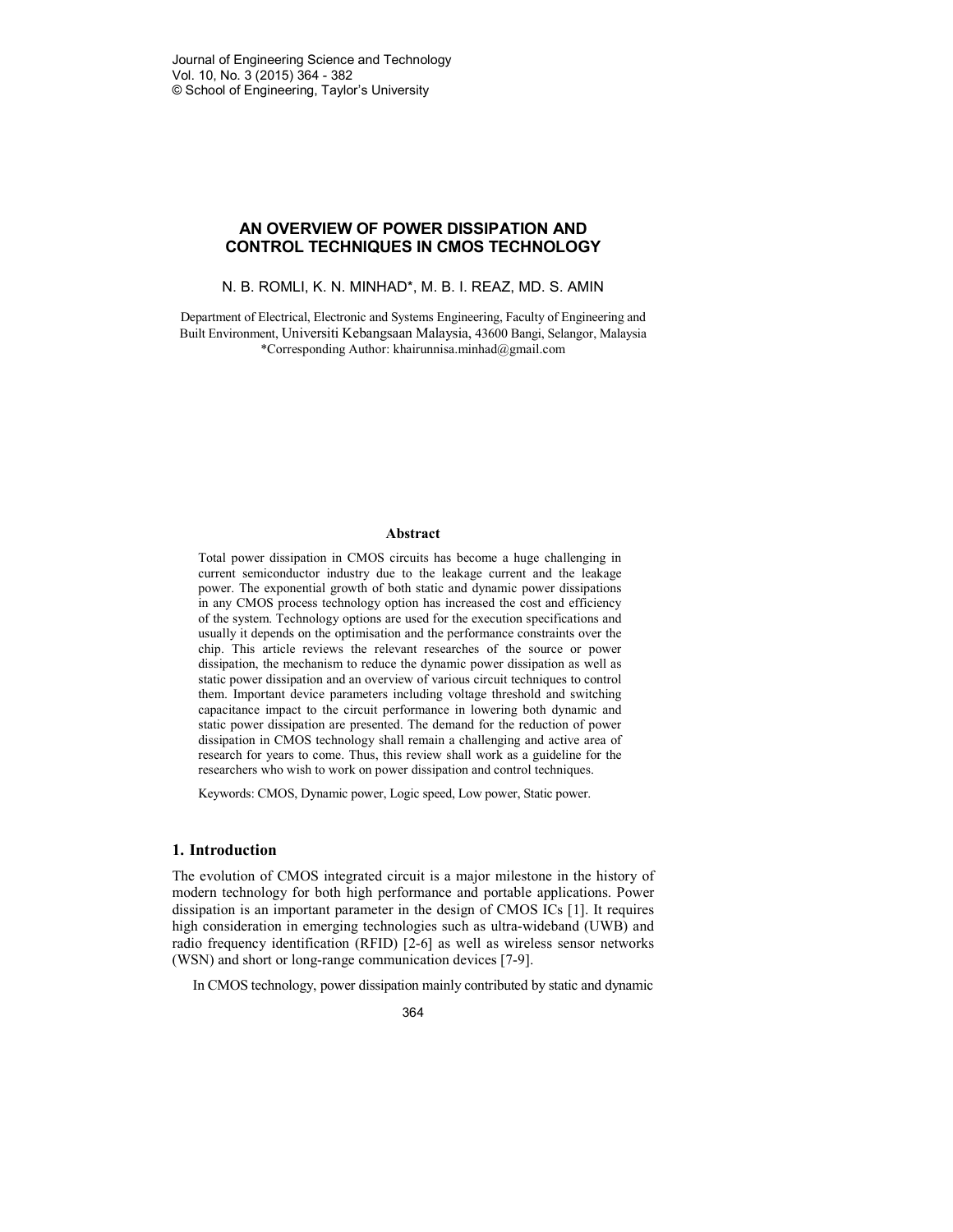| <b>Nomenclatures</b>         |                                                                  |  |  |  |  |
|------------------------------|------------------------------------------------------------------|--|--|--|--|
| $\mathcal{C}_{0}^{0}$        | Switched capacitance                                             |  |  |  |  |
| $C_G{}^i$                    | Gate capacitance of $i_{th}$ fan-out                             |  |  |  |  |
| $\mathcal{C}_{\mathit{out}}$ | Output capacitance                                               |  |  |  |  |
| $C_{\textit{wire}}$          | Capacitance of the driven connections                            |  |  |  |  |
| g                            | Gate logical effort $g = C_{tg}/C_{sv}$                          |  |  |  |  |
| $I_G$                        | Gate oxide tunnelling leakage                                    |  |  |  |  |
| $I_{GIDL}$                   | Gate induced drain leakage                                       |  |  |  |  |
| $I_H$                        | Gate current due to hot-carrier injection                        |  |  |  |  |
| $I_0$                        | Depends on device dimensions                                     |  |  |  |  |
| $I_{REV}$                    | Reverse-bias source/drain junction leakage                       |  |  |  |  |
| $I_{SUB}$                    | Sub threshold leakage                                            |  |  |  |  |
| $f_{\it{clk}}$               | Clock frequency                                                  |  |  |  |  |
| $\boldsymbol{P}$             | Power consumed                                                   |  |  |  |  |
| $P_{\textit{switch}}$        | Power supply on per charge or discharge                          |  |  |  |  |
| $\boldsymbol{p}$             | Parasitic power dissipation $p = C_{tp}/C_{sv}$                  |  |  |  |  |
| $t_{ox}$                     | Oxide thickness                                                  |  |  |  |  |
| V                            | Supply voltage                                                   |  |  |  |  |
| <b>VDD</b>                   | Circuit input power supply voltage                               |  |  |  |  |
| $V_{ds}$                     | Drain-to-source voltage                                          |  |  |  |  |
| $V_{gs}$                     | Gate-to-source voltage                                           |  |  |  |  |
| $V_{OX}$                     | Potential across the oxide                                       |  |  |  |  |
| $V_T$                        | Thermal voltage                                                  |  |  |  |  |
| $V_{th}$                     | Threshold voltage                                                |  |  |  |  |
| <b>Greek Symbols</b>         |                                                                  |  |  |  |  |
| $\alpha$                     | Activity factor                                                  |  |  |  |  |
| $\alpha_{nm}$                | Normalised activity factor $\alpha_{nm} = \alpha_{g}/\alpha_{v}$ |  |  |  |  |

power. The main components that affect power dissipation are capacitive load currents, short circuit currents and leakage currents [10]. Static power dissipation occurs due to leakage currents and subthreshold currents that contribute a small percentage to the total power consumption. Five main sources of leakage currents in CMOS transistors are subthreshold leakage (*ISUB*), gate oxide tunnelling leakage (*IG*), reverse-bias source/drain junction leakages (*IREV*), gate induced drain leakage  $(I_{GIDL})$  and gate current due to hot-carrier injection  $(I_H)$  [11, 12]. The following section will further discuss the details.

## **2. Background**

Leakage current has become major factor that affect the power consumption as the technology advances into the sub-100 nm regime. Figure 1 depicts major contributors to the leakage current in NMOS transistor. The sub-threshold leakage  $(I_{SUB})$  is one of the important parameters to consider. It is the current between drain and source in transistor that occurs due to weak inversion conduction when gate voltage becomes below  $V_{th}$  [13] due to the diffusion current of minority carrier in the transistor if the transistor is not completely turned off [14].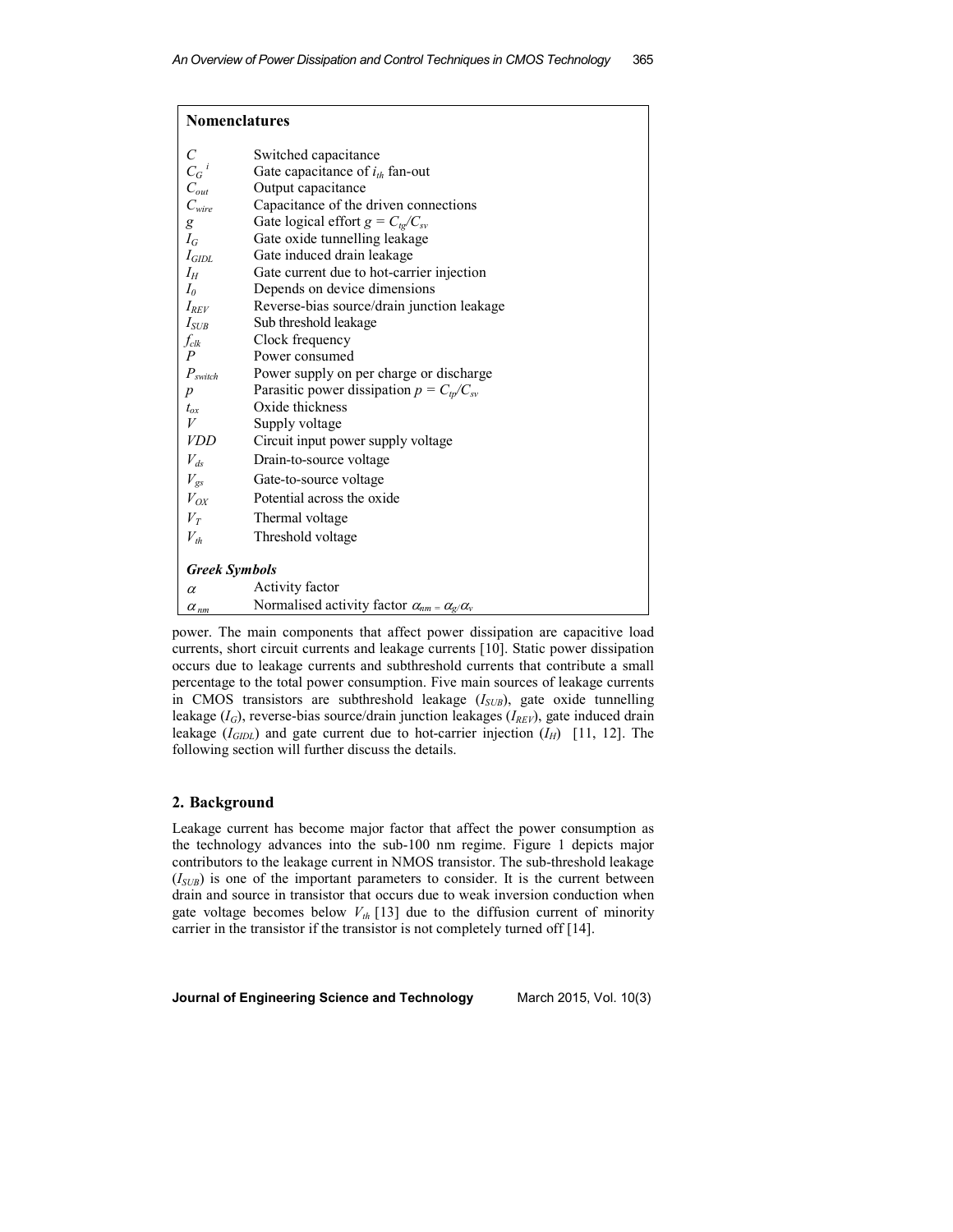

**Fig. 1. Leakage current in NMOS transistor.** 

Gate oxide tunnelling current  $(I_G)$  is another parameter. As the oxide thickness scaling down, field oxide across the gate penetrates the electron from gate to substrate and vice versa. However, the increase of high electric field cause the electrons and holes gain sufficient energy to overcome the interface potential, hence it makes direct tunnelling current through transistor gate insulator. This gate leakage current depends on the potential across of the oxide,  $V_{\alpha x}$  and oxide thickness,  $t_{\alpha x}$ .

On the other hand, a small amount of currents flow in p-n junction between source/drain and substrate in reverse bias cause the junctions to leak which known as  $I_{REV}$ [15]. This is due to the high doping concentration that causes the tunnelling of electrons across the p-n junctions. The doping concentration and junction areas frequently trigger reverse-bias source/drain junction's leakage problem. Moreover, high electric field effect in the drain junction of the CMOS transistor causes the leakage current. The gate induced drain leakage current *IGIDL* increases when thinner oxide and higher supply voltage are used. Thus, one of the techniques to control *IGIDL* is via controlling the doping concentration in the drain of the transistor. The carriers which trapped in the oxide layer change the threshold voltage and subthreshold current. Here, the injection of electrons are more common than holes as electrons have both effective mass and lower barrier height of holes [16]. Thus, to control the leakage is by decreasing the proportion supply voltage to the device dimension.

### **3. Source of Dissipation in CMOS and Control Techniques**

Dynamic power dissipation is the power consumed by CMOS, resulting from short circuits current. The most significant source of dynamic power consumption is the switching activities of the charging and discharging load capacitances when the output changes between high and low logics [17, 18]. Since, there is a simultaneously finite rise and fall time for PMOS and NMOS, both of the transistors will be ON for a small period of time. Direct current flow from *VDD* to ground creates a short circuit current. In one full cycle of CMOS logic, the current flows from the *VDD* to load capacitance for charging and then applied to the ground during discharged. Therefore, in a complete cycle of charging and discharging, a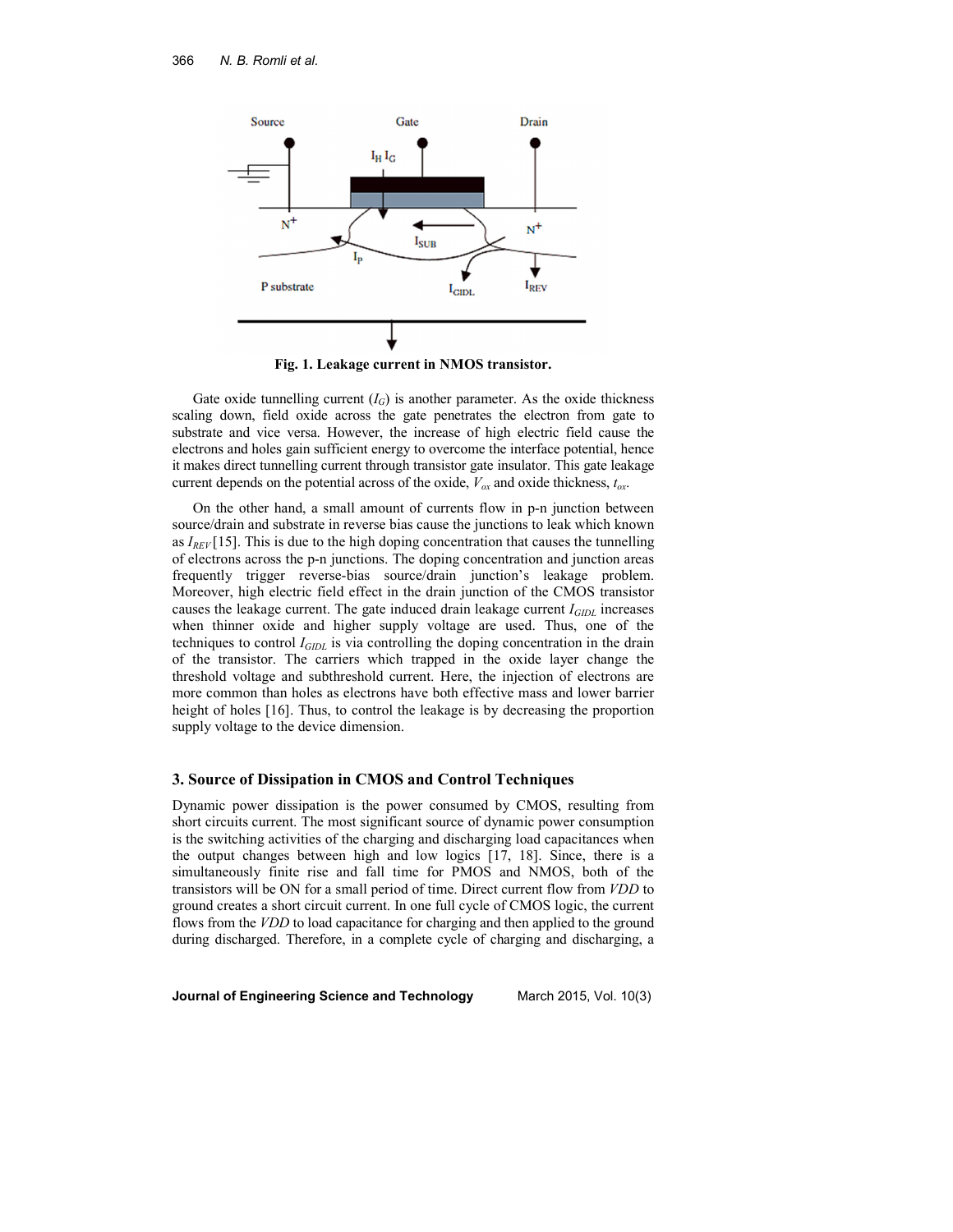total of Q = CL. *VDD* is removed from the *VDD* to the ground. The performance of dynamic power consumption can be improved by evaluating Eq. (1).

$$
P = \alpha C V^2 f \tag{1}
$$

where, *P* is the power consumed,  $\alpha$  the activity factor, *C* the switched capacitance, *V* the supply voltage and *f* the clock frequency. A clock in a system has activity factor of  $\alpha = 1$ , since it rises and falls every cycle. Mostly the activity factor of the data is 0.5. Dynamic power dissipation can be computed effectively if the right load capacitance estimated at the nodes and by factoring in the activity factors. It is crucial for designers and researchers to take static and dynamic power dissipations into consideration in designing low-power digital devices [19, 20]. Theoretically, dynamic logic has less power dissipated compared to static logic due to the absence of output glitch and capacitance reduction [21]. This can be deduced that dynamic CMOS logics are more beneficial than static CMOS logic. Nevertheless, the precharging operations that produce extra power dissipation do not influence the static CMOS logic. However the rapid changes in process technology cause the leakage power dissipation (static power) to increase much faster than dynamic power and found dominant over the time. Power dissipation per charge or discharge can be expressed by Eqs. (2) and (3).

$$
P_{\text{switch}} = \frac{1}{2} C_{\text{load}} V_{\text{DD}}^2 \tag{2}
$$

where, *VDD* is the power supply voltage and

$$
C_{\text{load}} = \sum i \in \text{fanout} C_{\text{G}}^i + C_{\text{wire}} \tag{3}
$$

given that  $C_G^i$  the gate capacitance of  $i_{th}$  fan-out and  $C_{wire}$  the capacitance of the driven connections [22]. Equations (2) and (3) show the relationship of total capacitance and supply power effecting the power dissipation. At the beginning, the power dissipation in CMOS devices is not a concern in chip design. The focus is more on system speed and reliability. However, in deep submicron technology, all consumed power commonly dissipated as heat and the cost of providing power has caused great interest in power reduction [23].

VLSI designers must keep the balance in power dissipation and the circuit's performance with scaling of the devices. Scaling methods pay a significant role in reducing the power dissipation from one technology node to another node. There are various scaling methods used for VLSI circuits. Traditionally, most common are voltage scaling, load scaling, technology scaling and transistor sizing (width scaling). In voltage scaling for instance, supply voltage plays a vital role for controlling the power consumption and hence reducing the power dissipation. Moreover, threshold voltage of the device must be reduced proportionally as supply voltage reduces to sustain the transistor's output performance. The reduction in threshold voltage increases the leakage current drastically with each new technology generation.

The purpose of studying various scaling methods is to provide knowledge for scaling while keeping power dissipation and propagation delay in mind. There are techniques to minimise power dissipations and the possible control technique in CMOS logic as discussed in the following section.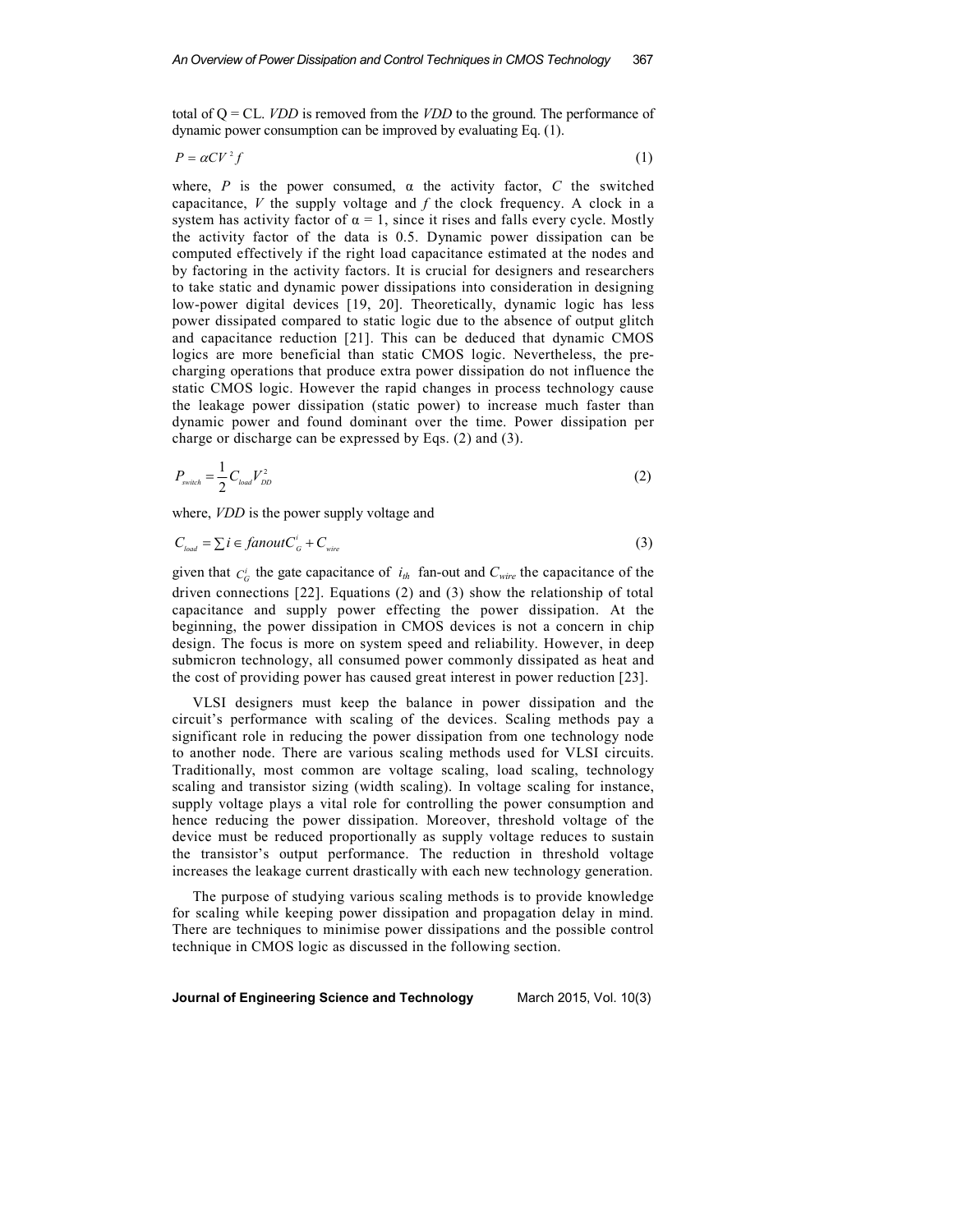## **3.1. Dynamic and static power simultaneous reduction by using mapping technique**

Scan-based test is one of the chosen techniques to solve power problem. This method has become a popular design-for-test (DFT) procedure which gives low impact on the area and at the same time maintaining the circuit performance. A mapping technique was proposed by Sharif et al. [11] to block the scan chain transitions partially without affecting the circuit performance during normal operation as depicts in Fig. 2. Power dissipation suppressed the scan chain transitions near to the scan cell output by using multiplexers to block the scan chain transitions. It allowed desired values while scanning the vectors in the chain. Moreover, as the dominant portion of total power dissipation, static power dissipation can also reduce based on an input vector control technique combined with a method which reorders gate inputs. The pattern of input vector can be applied to the circuit through the set of controlled inputs during the scan mode. This work showed that it significantly reduced power dissipation during scan operations.



**Fig. 2. Mapping technique [11].** 

Power dissipation improvement of the proposed technique was compared with the traditional scan structure for the verification purposes.  $C++$  language was used and tested on ISCAS89 benchmarks where circuit technology library was mapped to a library. Table 1 shows the result of power dissipation of the proposed technique reported by Sharif et al. [11] compare to previous technique. The mapping technique successfully reduced both static and dynamic power dissipation without having any impact on test time. It also does not affect the maximum working frequency of the circuit, does not incur routing overhead and require no extra control signal since it uses the Shift Enable signal as its control signal.

Another technique using mapping approach method is also used by Dresig et al. for estimating and reducing the dynamic power dissipations of CMOS circuits [24]. Consider equation below

 $P_f = \sum P_i$ (4)

where,  $P_i = \alpha_i (k + \text{fanout}_i)$ . Obviously, mapping strategy leads to reduced number of nodes in the circuit that result reducing  $P_f$ . The basic idea of this strategy is to include the  $P_i$  values as an optimisation criterion into the mapping process. This can be done by collapsing nodes with high  $P_i$  into internal nodes of complex gates. The method proposed by Dresig et al. [21] is efficient since they operate all logic level; no circuit level simulation is needed. They have found a value that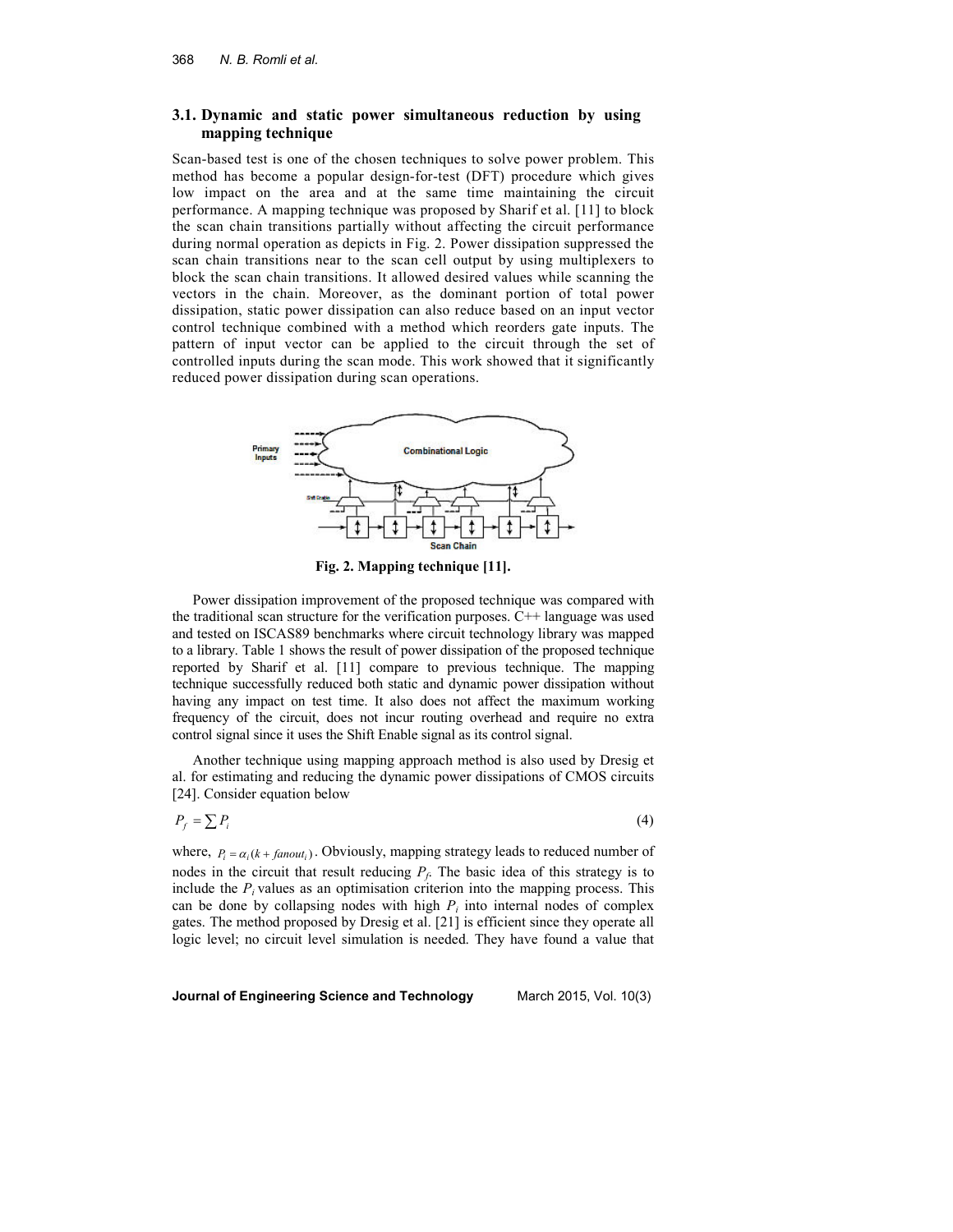they called power factor  $P_f$  which takes into account to technology parameter k and suitable to compare different designs with regard to the average power dissipation. They have introduced a new mapping strategy, taking into consideration simulation results for minimising total power dissipation.

| <b>Traditional Scan</b><br><b>Structure</b> |                            |                                             | <b>Input Control</b><br>Structure $(\mu W)$ |                                          | Improvement<br><b>Compared with</b><br><b>Proposed</b><br><b>Traditional Scan</b><br>$(\%)$ |                |               | Improvement<br><b>Compared with</b><br><b>Input Control</b><br>$(\%)$ |               |
|---------------------------------------------|----------------------------|---------------------------------------------|---------------------------------------------|------------------------------------------|---------------------------------------------------------------------------------------------|----------------|---------------|-----------------------------------------------------------------------|---------------|
| <b>Dynamic</b><br>(f)<br>$(\mu W/Hz)$       | <b>Static</b><br>$(\mu W)$ | <b>Dynamic</b><br>$($ f $)$<br>$(\mu W/Hz)$ | <b>Static</b><br>$(\mu W)$                  | <b>Dynamic</b><br>$($ f)<br>$(\mu W/Hz)$ | <b>Static</b><br>$(\mu W)$                                                                  | <b>Dynamic</b> | <b>Static</b> | <b>Dynamic</b>                                                        | <b>Static</b> |
| 5.88E-8                                     | 27.99                      | 5.72E-8                                     | 27.50                                       | 3.24E-8                                  | 23.89                                                                                       | 44.82          | 14.65         | 43.23                                                                 | 13.12         |
| 6.43E-8                                     | 27.58                      | 5.51E-8                                     | 26.69                                       | 2.38E-8                                  | 24.42                                                                                       | 62.90          | 11.46         | 56.73                                                                 | 8.50          |
| 8.00E-8                                     | 33.72                      | $6.92E-8$                                   | 33.30                                       | 2.44E-8                                  | 27.99                                                                                       | 69.44          | 17.00         | 64.67                                                                 | 15.95         |
| 8.46E-8                                     | 47.93                      | 8.18E-8                                     | 47.50                                       | 8.22E-8                                  | 45.96                                                                                       | 2.92           | 4.11          | $-0.41$                                                               | 3.24          |
| 5.69E-8                                     | 59.07                      | 1.77E-8                                     | 56.97                                       | 1.78E-8                                  | 48.97                                                                                       | 68.80          | 17.10         | $-0.50$                                                               | 14.05         |
| 6.30E-8                                     | 66.15                      | 1.85E-8                                     | 64.90                                       | 1.82E-8                                  | 52.10                                                                                       | 71.06          | 21.23         | 1.25                                                                  | 19.71         |
| 3.10E-8                                     | 115.54                     | 3.06E-8                                     | 117.75                                      | 2.52E-8                                  | 95.78                                                                                       | 18.61          | 17.09         | 17.50                                                                 | 18.65         |
| 3.19E-8                                     | 121.56                     | 3.39E-8                                     | 124.75                                      | 2.59E-8                                  | 96.38                                                                                       | 18.64          | 20.70         | 23.63                                                                 | 22.74         |
| 2.24E-7                                     | 128.22                     | 1.93E-7                                     | 130.23                                      | 5.43E-8                                  | 117.00                                                                                      | 75.77          | 9.02          | 71.83                                                                 | 10.43         |
| 3.56E-7                                     | 177.52                     | 3.48E-7                                     | 179.86                                      | 3.52E-7                                  | 164.87                                                                                      | 9.52           | 7.12          | 7.45                                                                  | 8.33          |
| 8.90E-7                                     | 327.52                     | 1.29E-8                                     | 332.02                                      | 1.17E-8                                  | 315.00                                                                                      | 98.68          | 3.82          | 9.50                                                                  | 5.12          |
| 1.50E-6                                     | 819.98                     | 1.68E-8                                     | 854.52                                      | 1.57E-8                                  | 772.36                                                                                      | 98.95          | 5.80          | 6.96                                                                  | 9.61          |

**Table 1. Power dissipation of Sharif et al. and prior technique [11].** 

### **3.2. Optimisation technique**

In 2008, Kabbani [18] developed a model and proposed an optimisation technique to minimise the power consumption. The model developed by normalising gate-switching power as a unit standard inverter and the effect of internal node capacitances counted accordingly. In this normalised switching power model, the first optimisation power technique was dealt with transistor sizing and creates a scheme according to a specific design goal. The second technique relies on the joint transistor sizing and supply voltage scaling for reducing the switching power dissipation under specific delay requirements. Concisely, power was widely known as

$$
P = \alpha_{g} f_{ck} C_{out} V_{dd}^{2} \tag{5}
$$

where  $f_{ck}$  is the clock frequency and  $C_{out}$  is the output capacitance. Kabbani proposed expression is given by Eq. (6)

$$
P_{nm} = \alpha_{nm} Z.(gh + p) \tag{6}
$$

where  $\alpha_{nm}$  is the normalised activity factor and is given as  $\alpha_{nm} = \alpha_{g}/\alpha_{v}$ , g is the gate logical effort with given  $g = C_{tg} / C_{sv}$  and p is the parasitic power dissipation where *p* is given by  $p = C_p / C_{sv}$ . The performance of the developed model in [18] has been tested in BSIM3v3 and UMC 0.13 µm technology by comparing modelling results with the simulation result produced by Specters and shown in Figs. 3 and 4.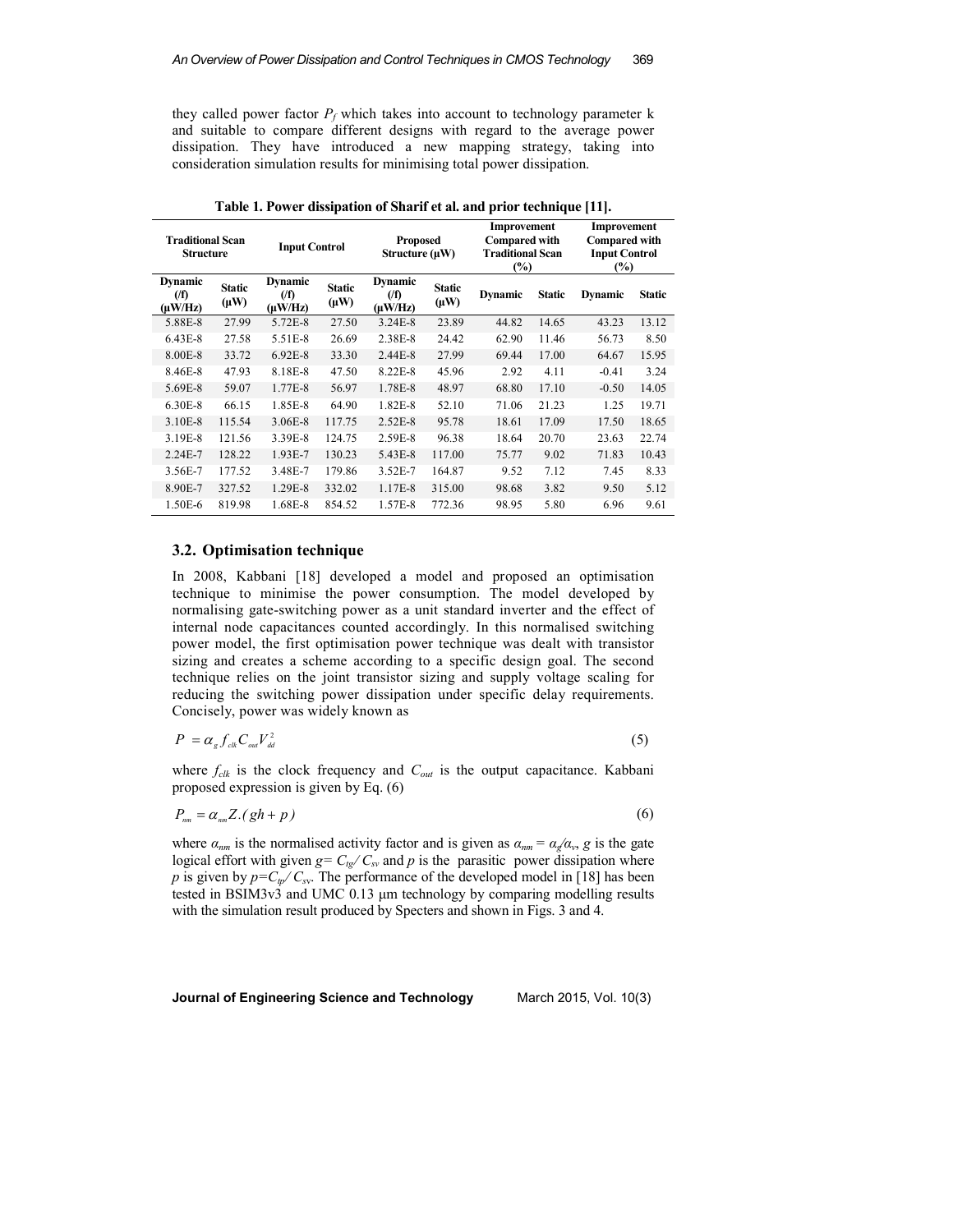#### 370 *N. B. Romli et al.*

Figure 3 shows that the dissipated power of a design is proportional to the total number of fanouts of the logic gates regardless the width of the buffer sizes. Fanout simply refer to the total number of gate inputs can feed from the output efficiently. In most designs, logic gates are connected to form more complex circuits. Since it is common for one output to be connected to several inputs, it is crucial for the logic gates to allow a certain number of gate inputs to be wired directly together without additional interfacing circuitry.

Fanout optimisation and sizing the buffers in a design is vital to satisfy the design constraints. This optimisation technique has successfully minimised the power consumption and saved power by about 20% more compared to the previous works [25]. Energy saving can achieved without delay penalty with equalisation of sensitivities to sizing, supply, and threshold voltage. Figure 4 shows this model produced a very good accuracy of the total power dissipation of various CMOS logic gates compare to the simulations.



**Fig. 3. A comparison between Kabbani proposed model and the BSIM3v3 for inverter with different sizes.** 



**Fig. 4. The performance of the proposed model for different logic gates at different sizing and loading conditions.**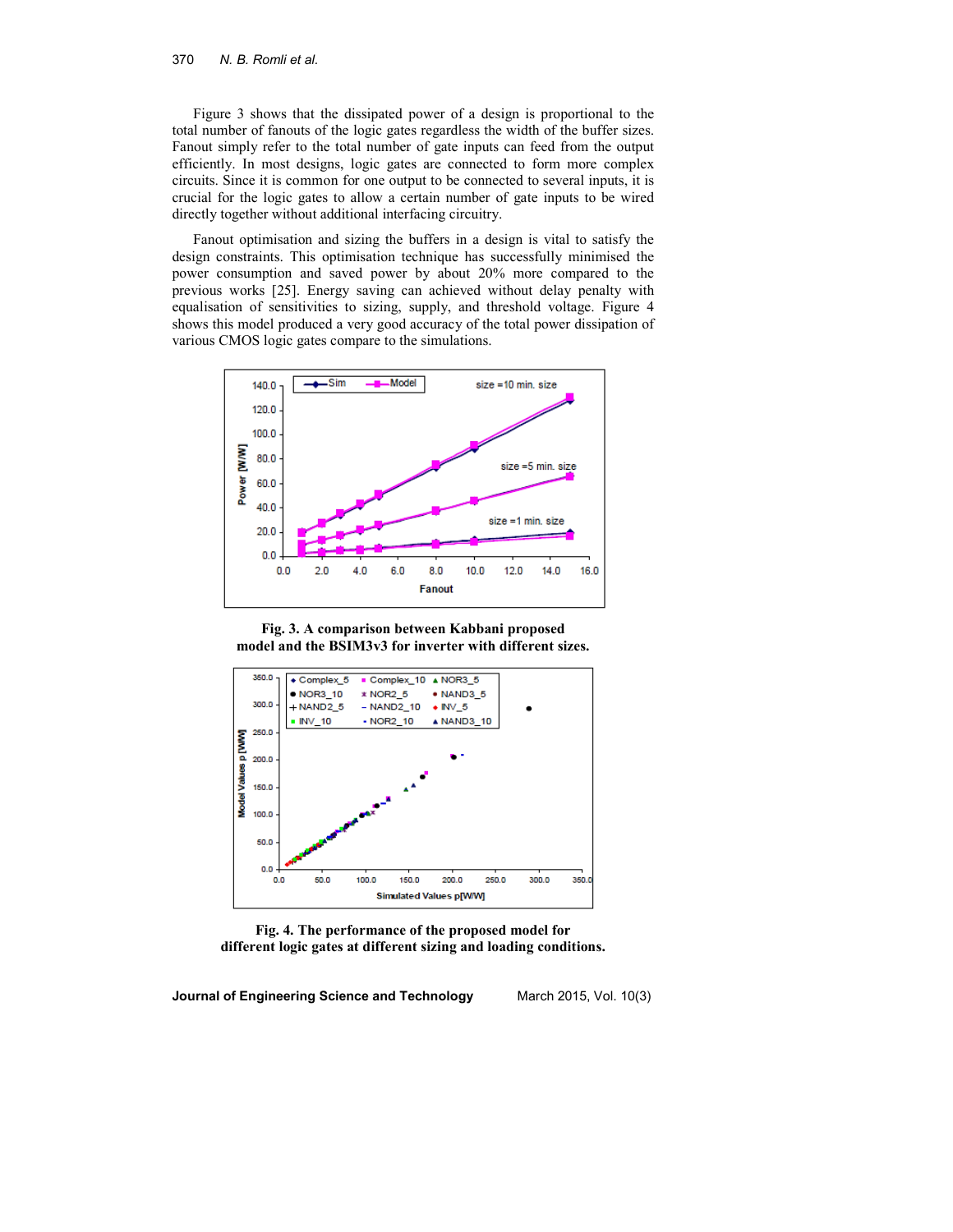## **3.3. Multi-threshold CMOS (MTCMOS) technique**

MTCMOS utilised transistors with multiple threshold voltages (*Vt*) to optimise delay or power. Lower voltage devices were used on critical delay paths to minimise clock periods. Higher voltage devices were used on non-critical paths to reduce static leakage power without incurring a delay penalty. A common MTCMOS approach to reduce power is the utilisation of sleep transistors.

MOS current mode logic has been implemented in MTCMOS technology [26]. For decades, MTCMOS technology was used to reduce leakage in standby mode and reached high speed in active mode as shown in Fig. 5. In [26], the reduction of the operating supply voltage and level shifters eliminations were used as shown in Fig. 6. A high-speed 1:8 2.5 GbiVs demultiplexer was used as a test vehicle and 37% power saving was achieved. Furthermore, the MTCMOS design showed no impact over circuit parameters such as output impedance, gain, threshold voltage fluctuations and frequency response [26].



**Fig. 5. MCML AND gate with level shifters (Conventional design).** 



**Fig. 6. MTCMOS MCML AND gate [26].**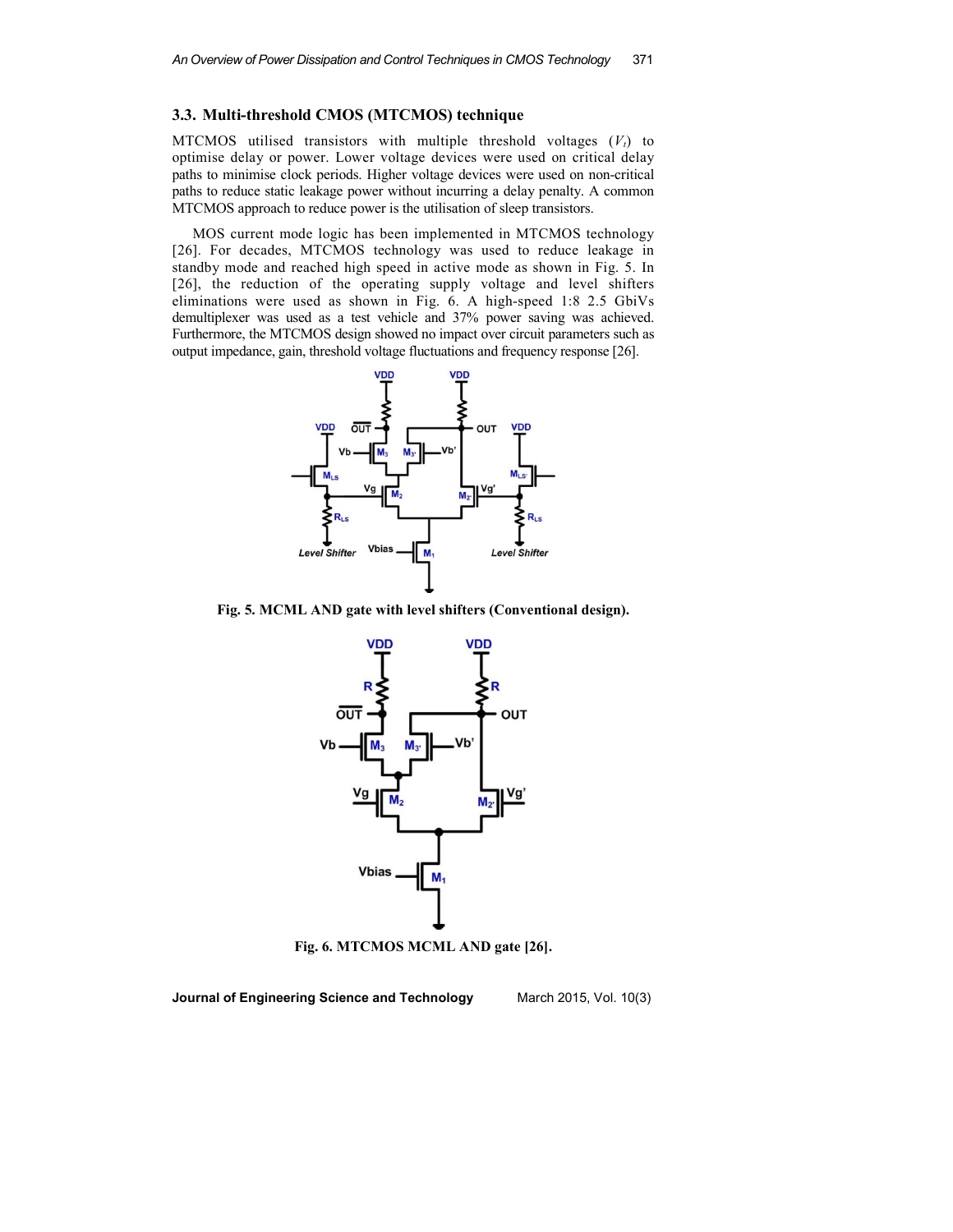A comprehensive analysis of the popular low-leakage power MTCMOS circuit technique in various emerging technologies with enhanced-mobility PFETs was proposed by Dresig et al. [24] as shown in Fig. 7. Extensive researches on high-mobility PFET header for MTCMOS circuits in combinations BULK/SOI technology were highlighted. Four different combinations of NFET and PFET were evaluated and compared including high- $V_{TH}$  header MTCMOS FO4 inverter chain, BULK technology with enhanced PFETs, conventional SOI technology with regular PFET and NFET and finally two variations of the Hybrid Orientation Technology.

MTCMOS circuit with enhanced PFETs was found to have superior performance than conventional circuit PFETs. The enhanced mobility enabled the use of thick-oxide high- $V_{TH}$  device to reduce the standby leakage while maintaining/improving the active-mode performance. It was demonstrated that the use of body-biasing in the PFET header with Type A Hybrid Orientation Technology was an overall best option in terms of active mode circuit delay, virtual-*VDD* bounce and standby mode leakage power.



**Fig. 7***.* **MTCMOS circuit with a Thick-Oxide High-VTH High-Mobility PFET header [24].** 

In digital circuit system, the effect of IR drop can be minimised by reducing the peak current. Two algorithms that applied MTCMOS technique were proposed by Lu et al. [27] to overcome the problem as shown in Fig. 8. Two algorithms have been recommended to apply threshold CMOS various (MTCMOS) circuit technique for single  $V_t$  (threshold voltage) to minimise the peak. The *Vts* of all original input logic gate circuits are assumed to be low. The optimised output circuit comprised low  $V_t$  and high  $V_t$  logic gates. A low  $V_t$  gate had short delay and high peak current whereas a high *V<sup>t</sup>* gate had long delay and low peak current. Due to timing constraints, the algorithm was fixed and not to change  $V_{ts}$  of low  $V_t$  gates located in the critical path input circuit. The algorithm attempted to place high  $V_t$  gates in non-critical paths to minimise the circuit's peak current. Their experiments showed that it could reduce the peak current up to 47.7% and managed to reduce leakage current. The algorithms that have been used were more complex than an algorithm of leakage current reduction in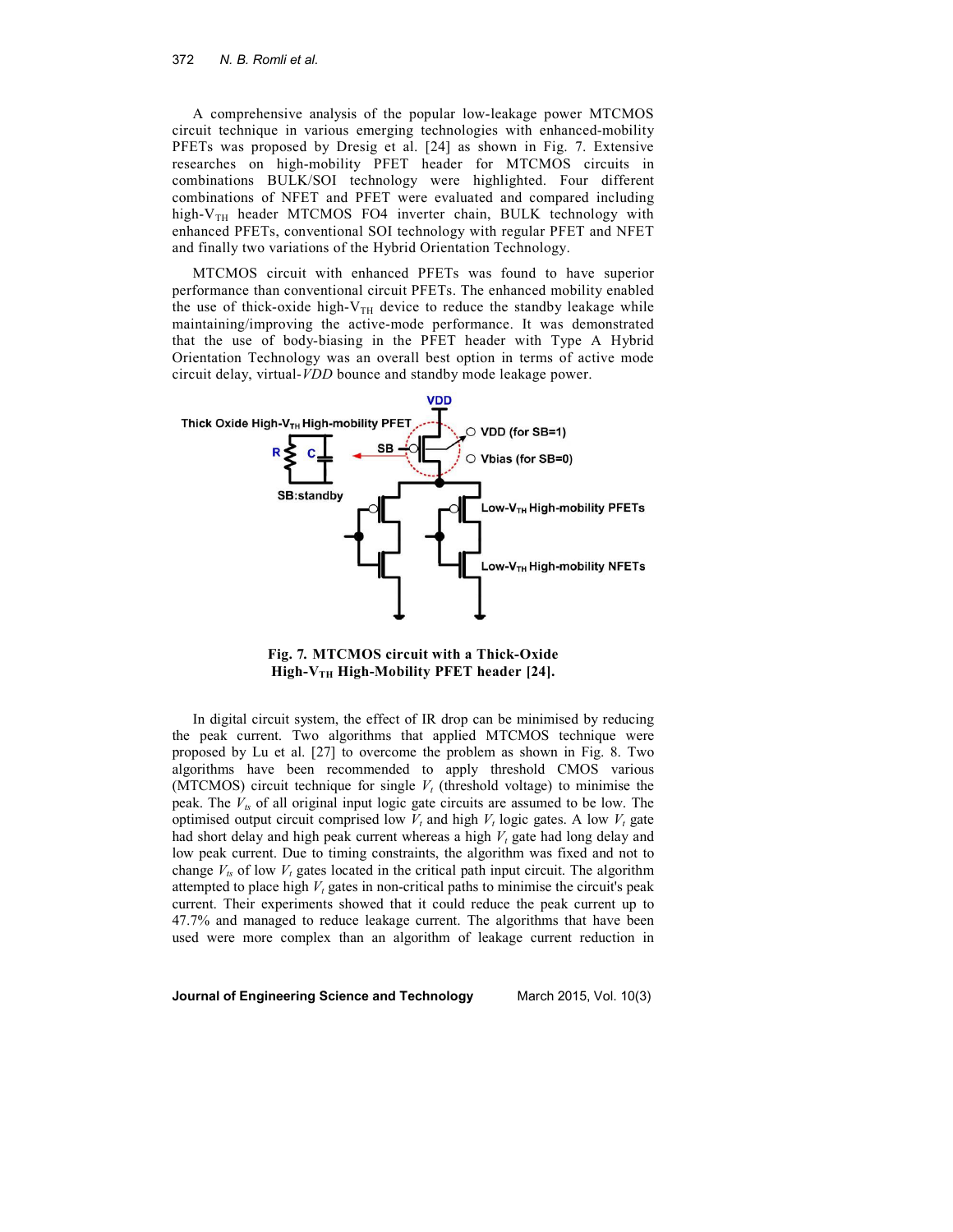MTCMOS technique. The reason was that the current waveform data of a circuit were vectors while leakage current data of a circuit were scalars.



**Fig. 8. Data flow for peak current reducer [27].** 

MTCMOS technique was also selected to reduce the leakage power of proposed 10 transistors full adder reported by Rani et al. [28]. A design with 10 transistors full adder used for low power operations has been implemented into different types of multiplier. All multipliers were developed in different process technologies including 90 nm, 70 nm, and 50 nm. MTCMOS logic was found effective standby leakage control technique, but difficult to implement since sleep transistor sizing was highly dependent on discharge pattern within the circuit block. Dual  $V_t$  domino logic could avoid the sizing difficulties and inherent performance associated with MTCMOS. High  $V_t$  cells were used to prevent leakage whereas low  $V_t$  cells were employed. Frequently, full adder used in the critical path to determine system overall performance. The comparison table of the work with the high transistor count and the existing 10-transistor adder is outlined in Table 2. The proposed adder is suitable for large multiplier circuits.

| <b>Multiplier</b>                    | <b>Full Adder</b> | Power | Power                           | Power        |
|--------------------------------------|-------------------|-------|---------------------------------|--------------|
| <b>Type</b>                          | <b>Type</b>       |       | $(\mu w)$ 90 nm $(\mu w)$ 70 nm | $(uw)$ 50 nm |
| 4×4 Conventional Array               | <b>CMOS 28-T</b>  | 67    | 292                             | 63           |
| Multiplier                           |                   |       |                                 |              |
| 4X4 Conventional Array               | <b>CMOS 10-T</b>  | 24    | 77                              | 10           |
| Multiplier with MTCMOS               |                   |       |                                 |              |
| <b>Braun Conventional Multiplier</b> | <b>TG 18-T</b>    | 64    | 295                             | 63           |
| <b>Braun Conventional Multiplier</b> | <b>CMOS 10-T</b>  | 56    | 124                             | 25           |
| with MTCMOS                          |                   |       |                                 |              |
| Baugh-Wooley Conventional            | <b>TG 18-T</b>    | 265   | 440                             | 92           |
| Multiplier                           |                   |       |                                 |              |
| Baugh-Wooley Conventional            | <b>CMOS 10-T</b>  | 162   | 132                             | 23           |
| Multiplier with MTCMOS               |                   |       |                                 |              |

**Table 2. Power savings with MTCMOS by Rani et al. [28].**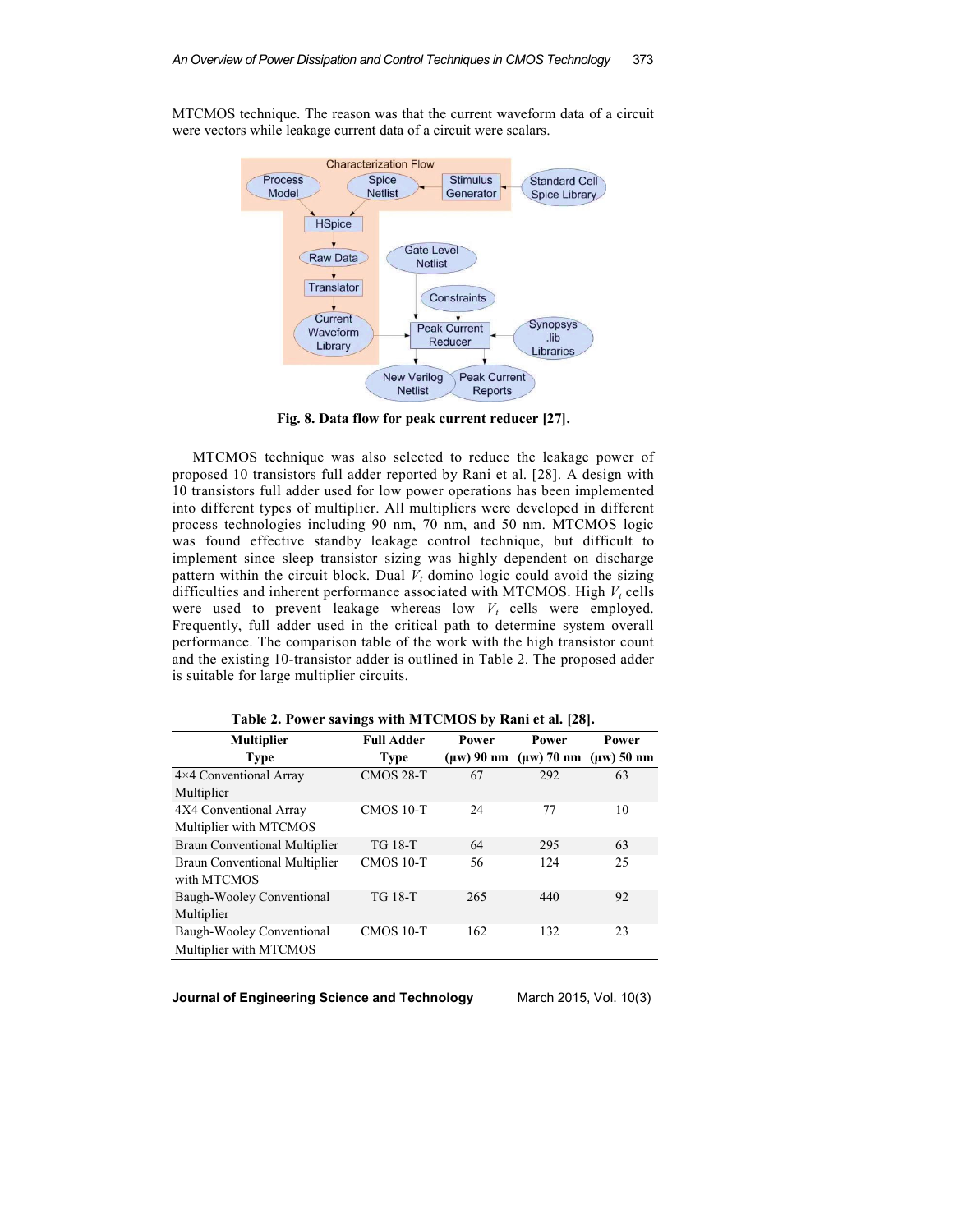### **3.4. Forward body bias technique (FBB)**

Current through NMOS upsizing transistors decreases significantly and degrade the performance of circuits. On the other hands, more power is dissipated with the NMOS upsizing. Circuit design techniques should not only be focused on enhancing system speed but must also consider the power consumptions concurrently. A forward body bias technique for 65 nm CMOS technology can work under very low supply voltages (lower than  $VDD = 0.4$  V) has been proposed by Moradi et al. [29] as shown in Fig. 9. A domino logic circuit with constant supply voltage was used.



**Fig. 9. Domino logic circuit by Moradi et al. [29].**

For a clearer picture, Fig. 10 illustrates the operation of adaptive supply circuit. When "Clock" is low "0" whereby Clk\_bar is in logic "1", the supply voltage node connects to the *VDD.* When "inputs" are all logic low ("0"), the supply voltage decreases accordingly to reduce the power dissipation. Nevertheless, when supply voltage is low, the reliability and the sensitivity of the circuit input noise is deteriorates due to the reduction of on-current that passes through PMOS keeper transistor in order to hold the dynamic node state. In this work, NMOS device in the evaluation network are downsized to solve this noise issue.

A level shifter in TSMC 0.35µm process technology has been reported by [30] for comparison purposes by using the similar input parameter. Table 3 shows the proposed results of Moradi et al. with various bias voltages ranging from 0.1 V-0.5 V of power consumption and delay for modified level shifter designs. The proposed method reduced power consumptions significantly with a small delay smaller than the previous reported circuits. Power consumptions reduced significantly with the increase in reverse bias. Additionally, the slightly increase in delay caused the increase in reverse bias voltage.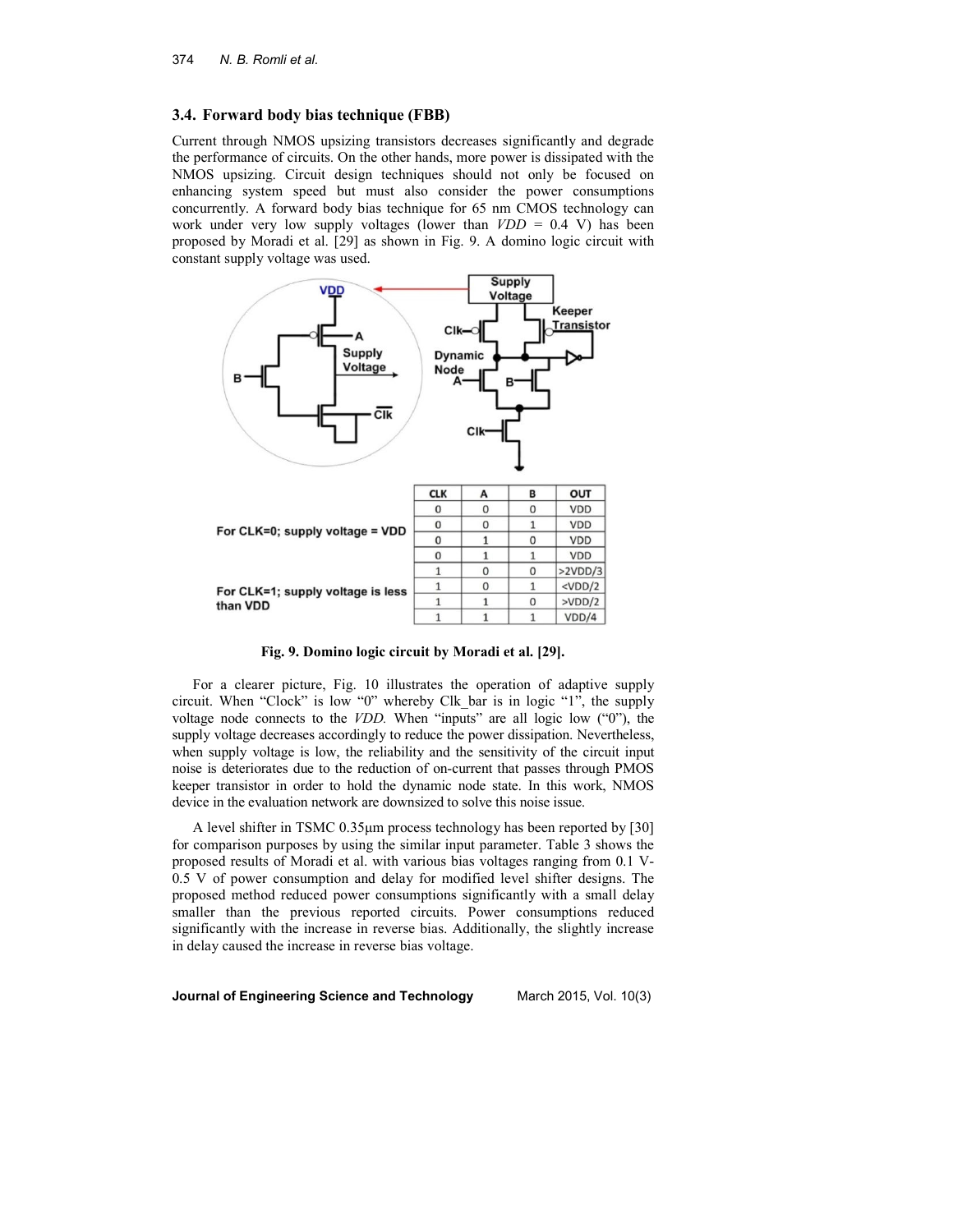

**Fig. 10. Waveforms of adaptive supply voltage by Moradi et al. [29].** 

## **3.5. Hybrid network technique**

A hybrid network technique in dynamic CMOS XOR / XNOR gate (DXG) based on 45 nm Berkeley short-channel IGFET Model (BSIM4 model) has been proposed by Wang et al. [31] to improve design signal skew. Moreover, it also improved the power consumption and drawn in small layout. The main objective was to investigate a better control of DXGP type which has greater leakage power compared to DXGN due to greater barrier height in PMOS compared to NMOS. On the other hands, DXGN has higher speed, thus the power consumption is high. Table 4 shows the normalised leakage current of the devices at  $25^{\circ}$ C, where the gate is static.

| Table 3. Results of proposed level shifter circuit. |  |  |  |  |  |  |  |  |  |
|-----------------------------------------------------|--|--|--|--|--|--|--|--|--|
|-----------------------------------------------------|--|--|--|--|--|--|--|--|--|

|             | <b>Level shifter configurations</b>    |        |                                 |                                      |             |                                             |  |  |  |
|-------------|----------------------------------------|--------|---------------------------------|--------------------------------------|-------------|---------------------------------------------|--|--|--|
| <b>Bias</b> | <b>Modified conventional</b>           |        |                                 | <b>Modified conventional type-II</b> |             | <b>Modified contention</b><br>level shifter |  |  |  |
| voltage     | type-I level shifter<br>Delay<br>Power |        | level shifter<br>Delay<br>Power |                                      | Power       | Delay                                       |  |  |  |
| (V)         | Consumption                            |        | Consumption                     |                                      | Consumption |                                             |  |  |  |
|             | (pW)                                   | (ns)   | (pW)                            | (ns)                                 | (pW)        | (ns)                                        |  |  |  |
| 0.1         | 310.7590                               | 2.7514 | 2209.7000                       | 0.1120880                            |             | 306.1605 0.3982240                          |  |  |  |
| 0.2         | 205.6850                               | 3.2149 | 1377.2000 0.1148531             |                                      |             | 201.0865 0.4048899                          |  |  |  |
| 0.3         | 145.4804 3.6813                        |        |                                 | 939.3620 0.1175174                   |             | 140.8819 0.4117934                          |  |  |  |
| 0.4         | 110.4990                               | 4.4685 |                                 | 687.7304 0.1200811                   |             | 105.9005 0.4198419                          |  |  |  |
| 0.5         | 90.1250                                | 5.3724 |                                 | 480.2857 0.1226488                   |             | 85.5265 0.4275800                           |  |  |  |

**Table 4. Normalized leakage current of the devices at 25°C.** 

| 45 nm Technology                         | <b>NMOS</b>          | <b>PMOS</b>     |
|------------------------------------------|----------------------|-----------------|
| A: $I_{leak}$ ( $I_{sub}$ , $I_{gate}$ ) | 37.12 (19.59, 17.53) | 16.56(15.56, 1) |
| $B: I_{gate}$                            | 46.79                | . . 56          |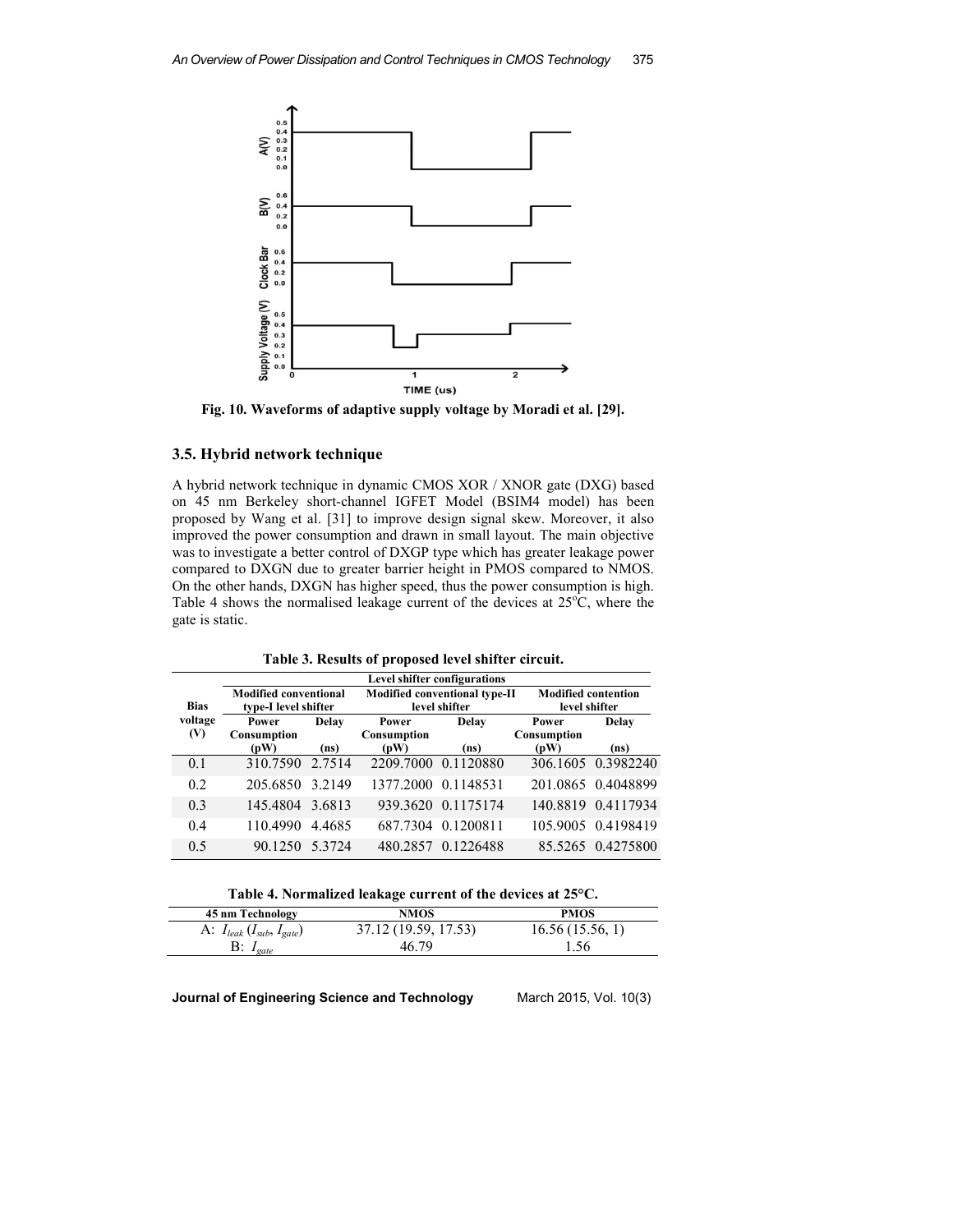where Transistor: width = 1  $\mu$ m, length = 45 nm,  $I_{leak}$ : Total leakage current current,  $I_{gate}$ : Gate leakage current,  $I_{sub}$ : Sub-threshold leakage current,  $V_t = 0.22$  $V, V_{dd} = 0.8 \text{ V}, A: V_{gs} = 0 \text{ and } |V_{ds}| = V_{dd} \text{ B}: |V_{gs}| = |V_{gd}| = |V_{gb}| = V_{dd}$  Currents are normalised to the gate leakage current produced by PMOS Transistor in A state.

The hybrid network which has both PMOS and NMOS transistors in PDN applied instead of using the traditional PUN and PDN. Due to the input from with hybrid network (DXGH), both the static inverter and tilted input signal were cancelled. Hence, the power performance could be improved with an effective layout area. The structure of the proposed method is shown in Fig. 11.



**Fig. 11. The proposed method using DXGH by Wang et al. [31].** 

The removal of static inverter showed positive impact to the design such as less power consumption, non-skew input signals and smaller layout area. Figure 12 shows the comparison of the three different gates. The dynamic power, leakage power and layout area of DXGH and DXGN showed the reduction of 13%, 51% and 24% under similar delay time. The hybrid network utilisation has been traded off and eventually caused high power operation.



**Fig. 12. Comparison of normalised active power, lowest leakage power and layout of different DXGs by Wang et al. [31].**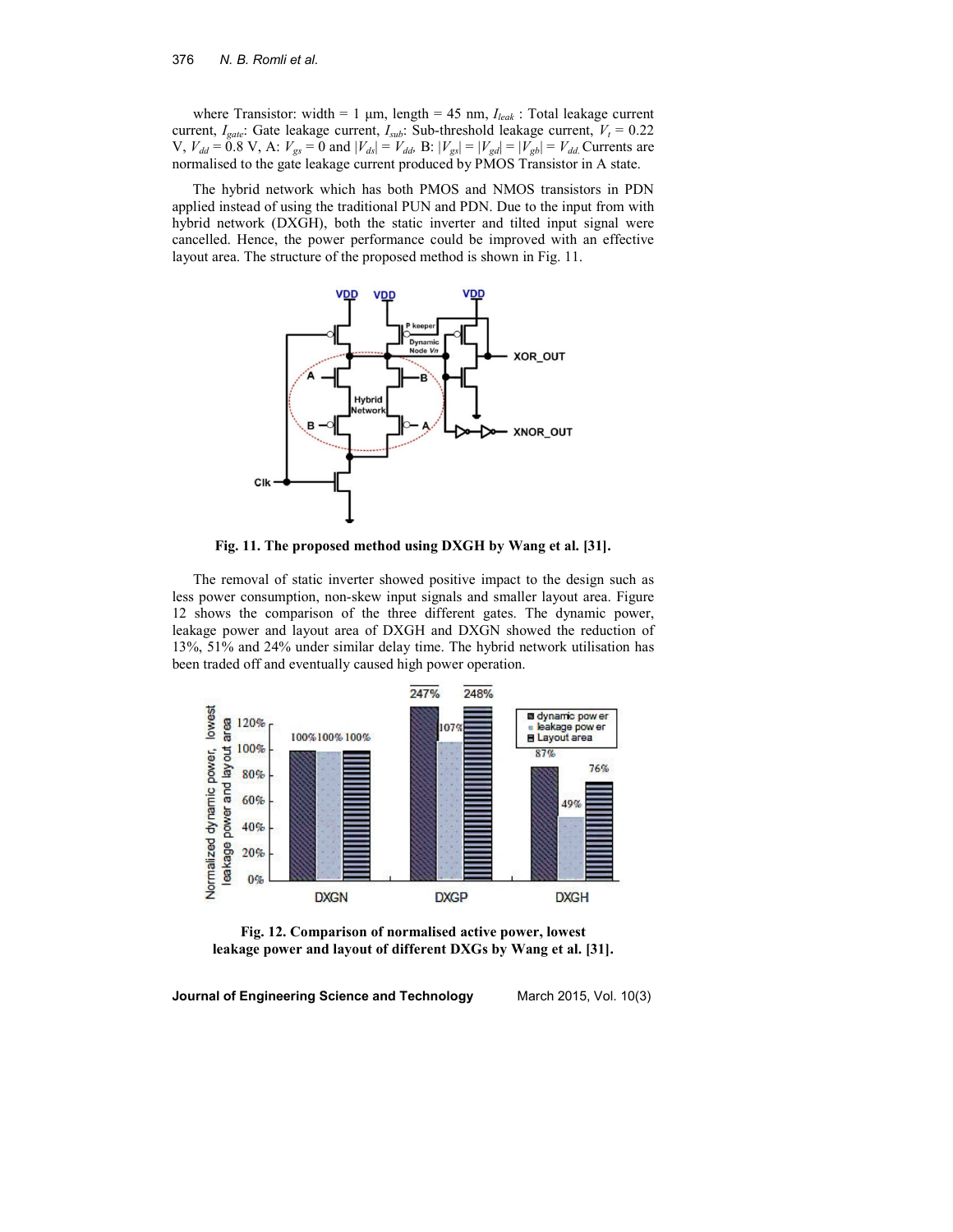The dynamic CMOS XOR/XNOR gate also showed superior robustness under process and temperature variation (PTV) which offered significant effect on leakage current. In order to evaluate the impact of PTV on leakage current and dynamic power characteristics of DXG, multiple–parameter Monte Carlo analysis is recommended.

### **3.6. Branch target buffer technique (BTB)**

Three methods to reduce leakage power dissipated by using BTB is presented by Khan et al. [32]. The methods used are window, awake line buffer (ALB) and 2 level ALB (2L-ALB). The proposed methods are an important power components in modern processor where leakage power dissipation is part of total power dissipation. The findings showed that 2L-ALB reached additional reduction in leakage power with no performance loss compared to ALB method [32]. The extensive performance loss occured due to the increament of propagation delay as *VDD* approaches  $2V_T$ . The problem could be resolved by reducing the threshold voltage of the device. However, reducing the threshold voltage increases the subthreshold current, which is limited by acceptable leakage of static power dissipation [33]. 2L-ALB method can increase the power saving compared to other methods with no power penalty. Concisely, the work showed that the power dissipation in 2L-ALB reduced about 56% and the power dissipation of the entire BTB reduced by 35%.

Another method proposed by Sadeghi et al. [34] had successfully made two modifications on BTB to reduce the power consumed in the devices. Firstly, the size of the BTB was reduced by replacing the target address with relative distance between current instruction address and branch target address. BTB size reduction had reduced the static and dynamic power dissipations up to 3%. Secondly, a Next Branch Target (NBD) showed the distance between control flow instructions address and BTB. From the simulations, it showed that the method approached reduced power consumption up to 7.3%. Conversely, if combining these two techniques, the power dissipated about 8.3%. Figure 13 shows the new BTB structure for the first method of BTB size reduction and Fig. 14 shows a block diagram of NBD-based BTB architecture.



**Fig. 13. Proposed BTB architecture composed of near and far BTB Part by Sadeghi et al. [34].**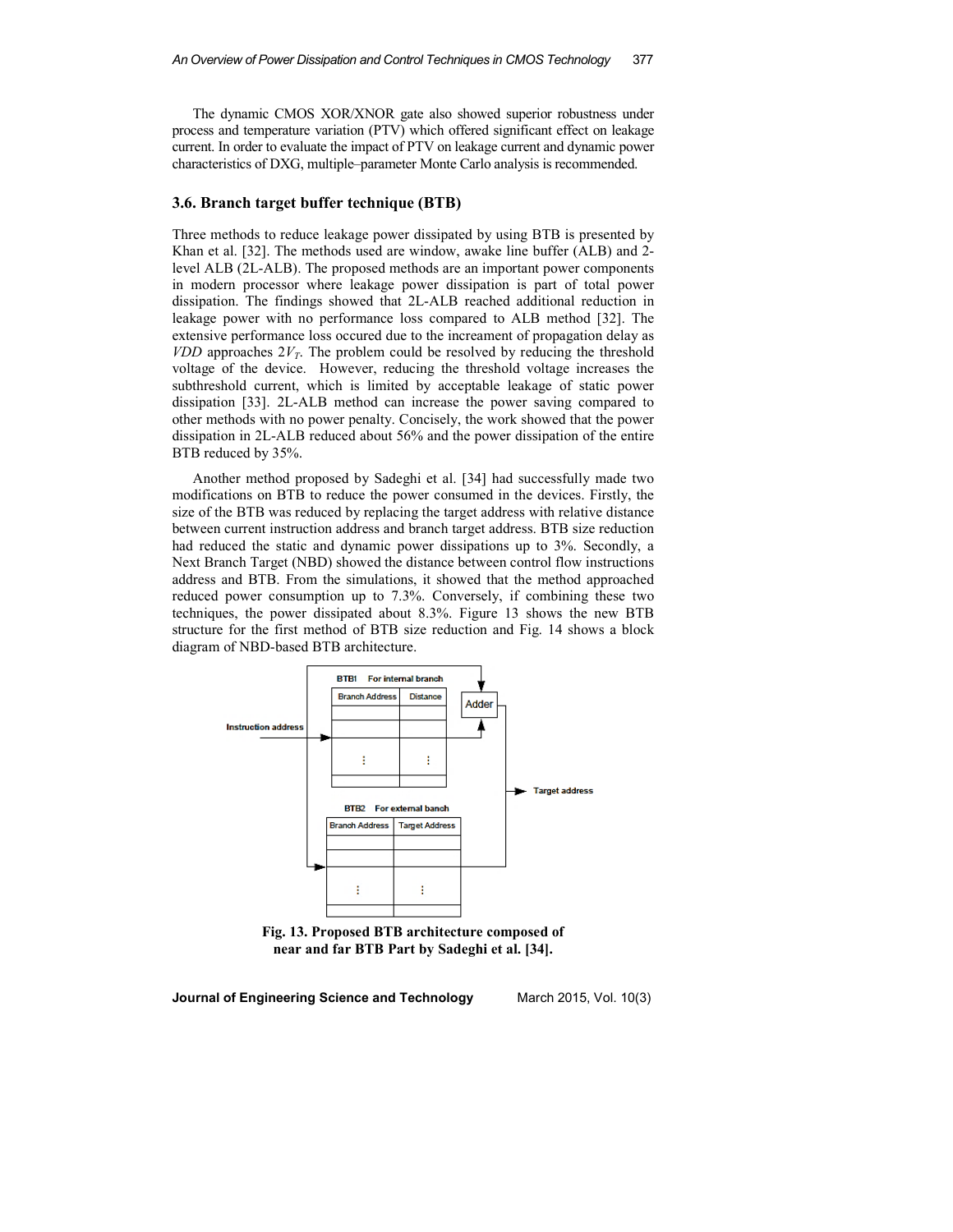

**Fig. 14. A Block diagram of the NBD-Based BTB architecture [34].** 

Meanwhile, there was problem detected in NBD such as unpredicted current branch instructions. Thus, the target address was not useful and the new alternative method should be approached such combining distance-based matching with the NBD method [34]. To sum up foregoing discussions, a new method has been proposed by integrating two different approaches to develop an improved design to further reduce power dissipation. Roger et al. has implemented 2L-ALB method [32] while [34] had come out with the idea to combine BTB with NBD. Branch Prediction Unit (BPU) embedded in the pipeline and superscaler processor is one of the implementation of BTB in the critical safety applications [35]. The BPU based BTB architecture used to test the read/write operation of a memory and fault models.

### **4. Discussion**

The mapping technique has shown power minimal mapping for a given CMOS combination circuit structure. This technique is used to reduce numbers of nodes in the resulting circuit to minimise the total power dissipation. This mapping approach is also used in scan-based test to reduce static and dynamic power transition.

The optimisation technique to estimate power dissipation of static CMOS gates switching proposed by Kabbani [17] is simple and accurately measured. Total power dissipation can be reduced by using optimal transistor sizing approach. This technique has an advantage to optimise the energy consumption of CMOS circuit as well.

The MTCMOS technique or power gating is one of the popular techniques in reducing leakage power. The unused circuit blocks will temporarily turned off to reduce the overall chip leakage power. The temporary shutdown time is called as 'low power mode' or 'inactive mode'. The inactive blocks will be activated again to active mode when the circuit is required to operate stated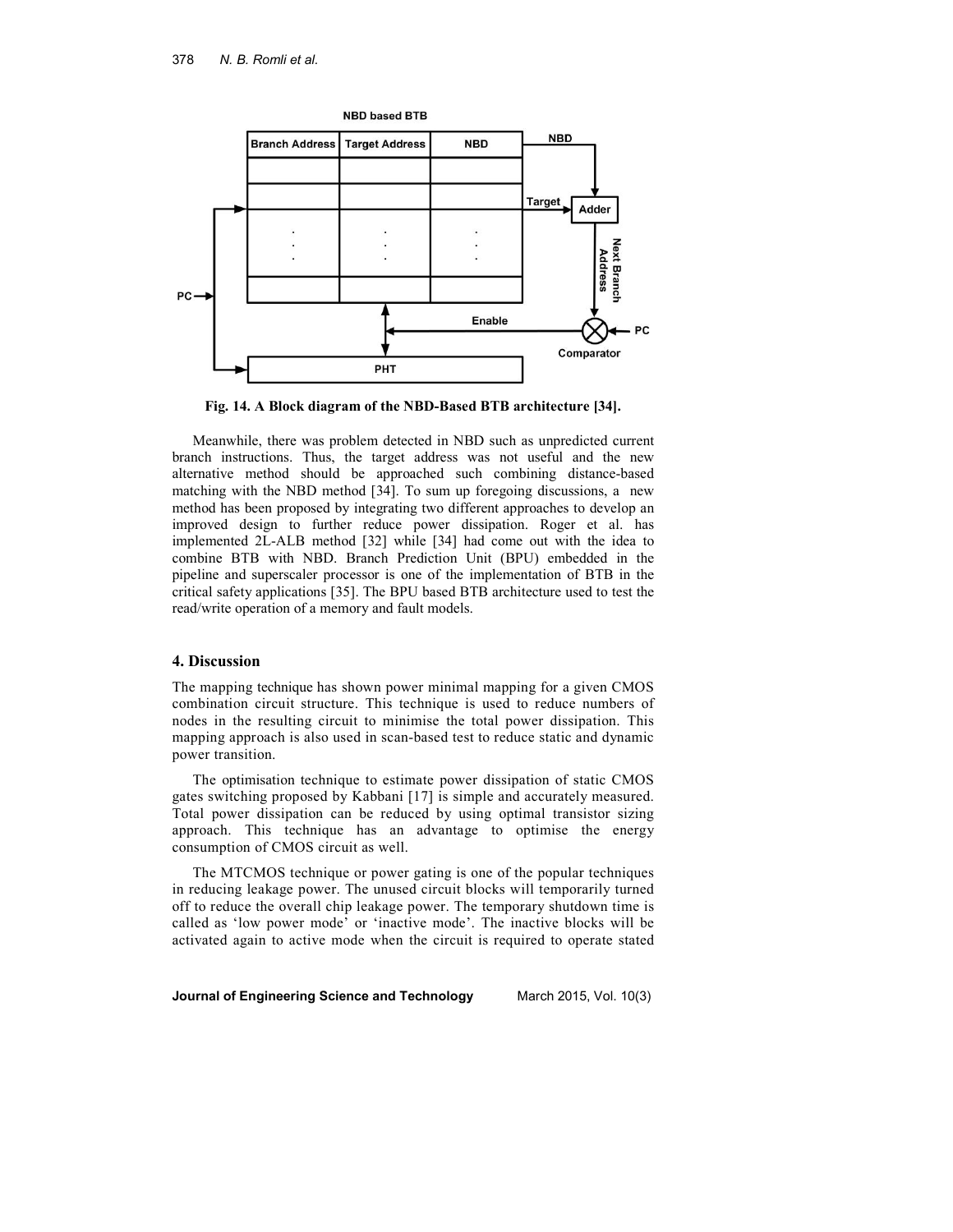by Das et al. [36]. The proposed technique has successfully reduced the standby leakage and maintained the active-mode performance. MTCMOS technique has been used by Lu et al. reported in [27] where algorithms proposed to reduce the peak current. Their proposed technique with MTCMOS approach has successfully reduced the peak current up to 47% and also the leakage current. MTCMOS approach was also used Rani et al. [28] to reduce the leakage power by placing MTCMOS cell as a header and footer for the proposed 10 transistors full adder. The proposed technique has successfully improved the leakage power. However, Anis and Elmasry in [26] have a different approach from the reviewed works in implementing MTCMOS technique. MTCMOS was not used to reduce leakage power in the standby mode. Instead, it used to reduce the power supply and to ensure the correct function in active mode. The proposed work shown that 37% reduction in power saving and have no impact over circuit parameters.

FBB technique implementation in ultra-low supply voltages suitable for high speed circuits like domino logic circuit. The technique used to increase the speed while lower power dissipation is maintained by introducing lower supply voltages. The optimised bulk voltages discovered can boost the circuit to the maximum speed. The method proposed was found efficient as the little concession in delay has reduced the power significantly with the increment in reverse bias. Thus, NMOS upsized is not a mandatory to have successful evaluation.

In hybrid network technique, DXGH was used extensively especially in modern high performance microprocessor to decrease both leakage power and dynamic power about 51% and 13% respectively as compared to the DXGN. Thus, this approached success in achieving high power and speed operations without input signal skew.

The BTB technique reported that the leakage power dissipated in BTB reduced to 56% and BTB overall power reduction was recorded about 35%. The NBD-based BTB however consumed almost 7.3% of the processor power and the total energy gain has increased almost 8.3% in the microprocessor.

### **5. Conclusions**

Various techniques used by researchers in order to get low power dissipations in CMOS technology. By reducing power dissipation, power consumptions can be optimised, thus make the electronic circuits more reliable. In this review, we presented a few techniques proposed by previous study such as mapping technique, optimisation technique, MTCMOS technique, forward body bias (FBB) technique, hybrid network technique and branch target buffer (BTB) technique and successfully reduced the power dissipation. This review serves its purpose to provide initial guideline for the researches.

### **References**

1. Jalil, J.; Bin Ibni Reaz, M.; and Ali, M.A.M. (2013). CMOS differential ring oscillators: review of the performance of CMOS ROs in communication systems. *IEEE Microwave Mag*azine, 14(5), 97-109.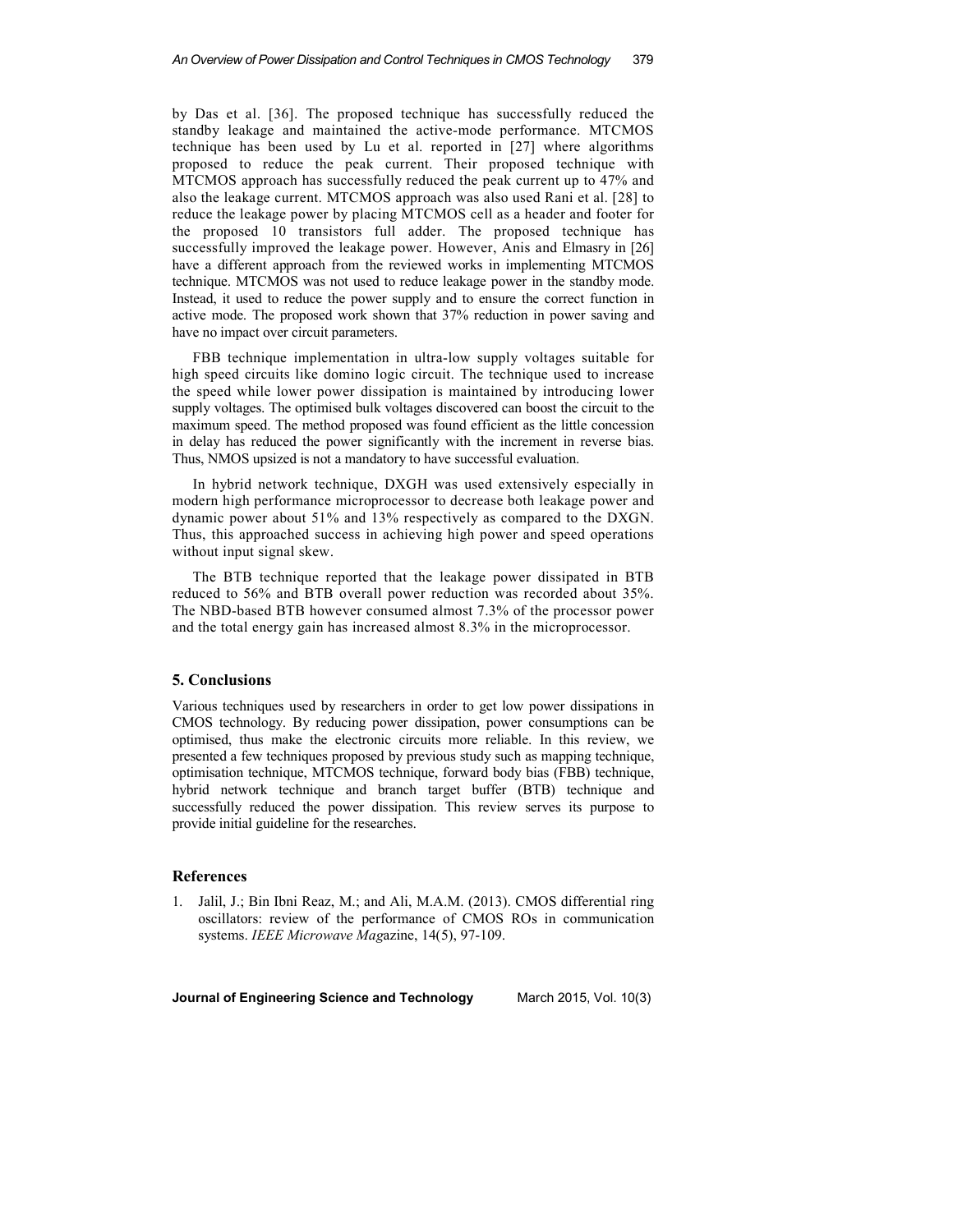- 2. Mohd-Yasin, F.; Khaw, M.K.; and Reaz, M.B.I. (2006). Radio frequency identification: Evolution of transponder circuit design. *Microwave Journal*, 49(6), 56-70.
- 3. Uddin, J.; Reaz, M.B.I.; Hasan, M.A.; Nordin, N.I.; Ibrahimy, M.I.; and Ali, M.A.M. (2010). UHF RFID antenna architectures and applications. *Scientific Research and Essays*, 5(10), 1033-1051.
- 4. Uddin, M.J.; Ibrahimy, M.I.; Reaz, M.B.I.; and Nordin, A.N. (2009). Design and application of radio frequency identification systems. *Journal of European Science Research*, 33(3), 438-453.
- 5. Teh, Y.K.; Mohd-Yasin, F.; Choong, F.; Reaz, M.I.; and Kordesch, A.V. (2009). Design and analysis of UHF micropower CMOS DTMOST rectifiers. *IEEE Transactions Circuits and Systems II: Express Briefs*, 56(2), 122-126.
- 6. Mohd-Yasin, F.; Yap, M.T.; and Reaz, M.B.I. (2007). CMOS instrumentation amplifier with offset cancellation circuitry for biomedical application. *WSEAS Transactions Circuits and Systems*, 6(1), 171-174.
- 7. Mohd-Yasin, F.; Khaw, M.K.; and Bin Ibne Reaz, M. (2006). Techniques of RFID systems: Architectures and applications. *Microwave Journal*, 49(7), 62-74.
- 8. Yasin, F.M.; Tye, K.F.; and Reaz, M.B.I. (2005). Design and implementation of interface circuitry for CMOS-based SAW gas sensors. *Proceedings of IEEE SOC Conference*, 161-164.
- Khaw, M.K.; Mohd-Yasin, F.; and Reaz, M.B.I. (2004). Recent advances in the integrated circuit design of RFID transponder. *Proceedings of IEEE Semiconductor Electronics Conference*, 326-330.
- 10. Hanchate, N.; and Ranganathan, N. (2004). A new technique for leakage reduction in CMOS circuits using self-controlled stacked transistors. *Proceedings of VLSI Design Conference*, 228-233.
- 11. Sharifi, S.; Jaffari, J.; Hosseinabady, M.; Afzali-Kusha, A.; and Navabi, Z. (2005). Simultaneous reduction of dynamic and static power in scan structures. *Proceedings of Design, Automation and Test Conference*, Munich, 2, 846-851.
- 12. Ndubuisi, E.; and Etienne-Cummings, R. (2006). Power dissipation sources and possible control techniques in ultra-deep submicron CMOS technologies. *Microelectronics Journal*, 37(9), 851-860.
- 13. Elgharbawy, W.M.; and Bayoumi, M.A. (2005). Leakage sources and possible solutions in nanometer CMOS technologies. *IEEE Circuits Systems Magazine*, 5(4), 6-17.
- 14. Butzen, P.F.; Rosa Jr, L.S.; Chiappetta Filho, E.J.D.; Reis, A.I.; and Ribas, R.P. (2010). Standby power consumption estimation by interacting leakage current mechanisms in nanoscaled CMOS digital circuits. *Microelectronics Journal*, 41(4), 247-255.
- 15. Rabaey, M.; Chandrakasan, A.; and Nikolic, B. (2003). *Digital Integrated Circuits*. 2nd Edition, Pearson, New Delhi, India.
- 16. Roy, K.; Mukhopadhyay, S.; and Mahmoodi-Meimand, H. (2003). Leakage current mechanisms and leakage reduction techniques in deep-submicrometer CMOS circuits. *Proceedings of IEEE 91*, 2(2), 305–327.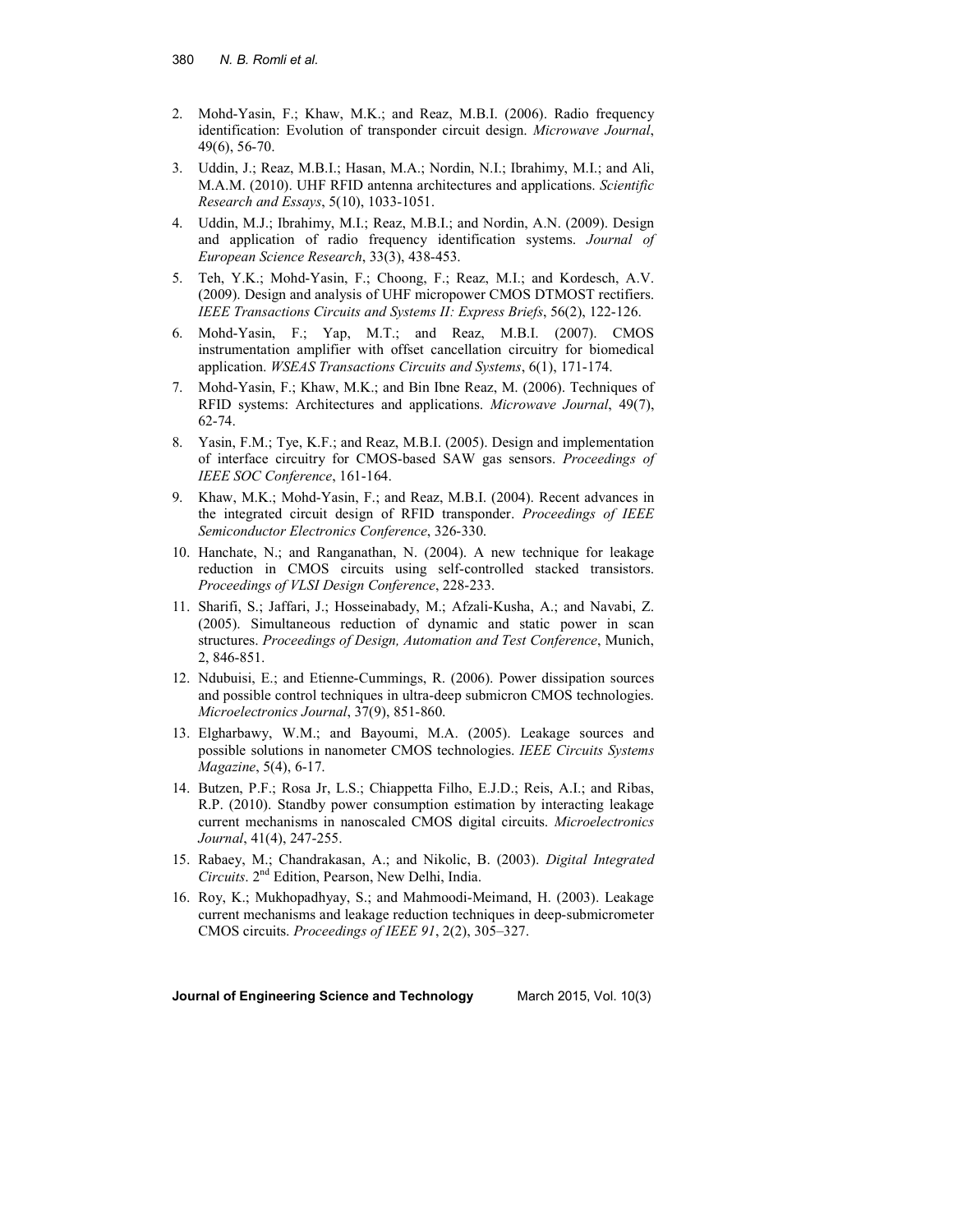- 17. Kabbani, A. (2008). Modelling and optimisation of switching power dissipation in static CMOS circuits. *IEEE Computer Society Annual Symposium*, 281-285.
- 18. Kabbani, A. (2010). Logical effort based dynamic power estimation and optimisation of static CMOS circuits. *Journal of VLSI*, 43(3), 279-288.
- 19. Chandrakasan, A.P.; Sheng, S.; and Brodersen, R.W. (1992). Low-power CMOS digital design. *IEEE Journal of Solid-State Circuits*, 27(4), 473-484.
- 20. Chandrakasan, A.P.; and Brodersen, R.W. (1995). Minimising power consumption in digital CMOS circuits. *Proceedings of IEEE*, 83(4), 498-523.
- 21. Macii, E.; and Poncino, M. (1996). Power consumption of static and dynamic CMOS circuits: a comparative study. *Proceedings in ASIC Conference*, 425-427.
- 22. Klab, S.; Napieralski, A.; and De Mey, G. (2009). Logi-thermal simulation of digital CMOS ICs with emphasis on dynamic power dissipation. *Proceedings of Mixed Design Integrated Circuits Systems*, 361- 365.
- 23. Romli, N.B.; Mamun, M.; Bhuiyan, M.A.S.; and Husain, H. (2012). Design of a low power dissipation and low input voltage range level shifter in Cedec 0.18-µm CMOS process. *Journal of World Applied Science*, 19(8), 1140-1148.
- 24. Dresig, F.; Lanches, P.; Rettig, O.; and Baitinger, U.G. (1993). Simulation and reduction of CMOS power dissipation at logic level. *Proceedings of Design Automation Conference,* 341-346.
- 25. Rezvani, P.; Ajami, A.H.; Pedram, M.; and Savoj, H. (1999). Leopard: a logical effort-based fanout optimiser for area and delay. *Proceedings of IEEE ICCAD Conference*, 516-519.
- 26. Anis, M.H.; and Elmasry, M.I. (2002). Power reduction via an MTCMOS implementation of MOS current mode logic. *Proceedings of IEEE ASIC/SOC Conference*, 193-197.
- 27. Lu, L.Y.; Wu, T.Y.; Chiou, L.Y.; and Shi, J.W. (2010). Peak current reduction using an MTCMOS technique. *Proceedings of Quality Electronic Design Symposium,* 255-259.
- 28. Rani, T.E.; and Rao, R. (2011). Area and power optimised multipliers with minimum leakage. *Proceeding of Electronics Computer and Technology Conference*, 3, 284-287.
- 29. Moradi, F.; Wisland, D.T.; Mahmoodi, H.; Cao, T.V.; and Dooghabadi, M.Z. (2009). Adaptive supply voltage circuit using body bias technique. *Proceedings of Mixed Design Integrated Circuits and Systems Conference*, 215-219.
- 30. Kumar, M.; Arya, S.K.; and Pandey, S. (2010). Level shifter for low power applications with body bias technique*. Journal of Engineering Science and Technology*, 2(6), 297-305.
- 31. Wang, J.; Gong, N.; Hou, L.; Peng, X.; Geng, S.; and Wu, W. (2011). Low power and high performance dynamic CMOS XOR/XNOR gate design. *Microelectronic Engineering*, 88(8), 2781-2784.
- 32. Kahn, R.; and Weiss, S. (2010). Reducing leakage power with BTB access prediction. *Journal of Integrated VLSI*, 43(1), 49-57.